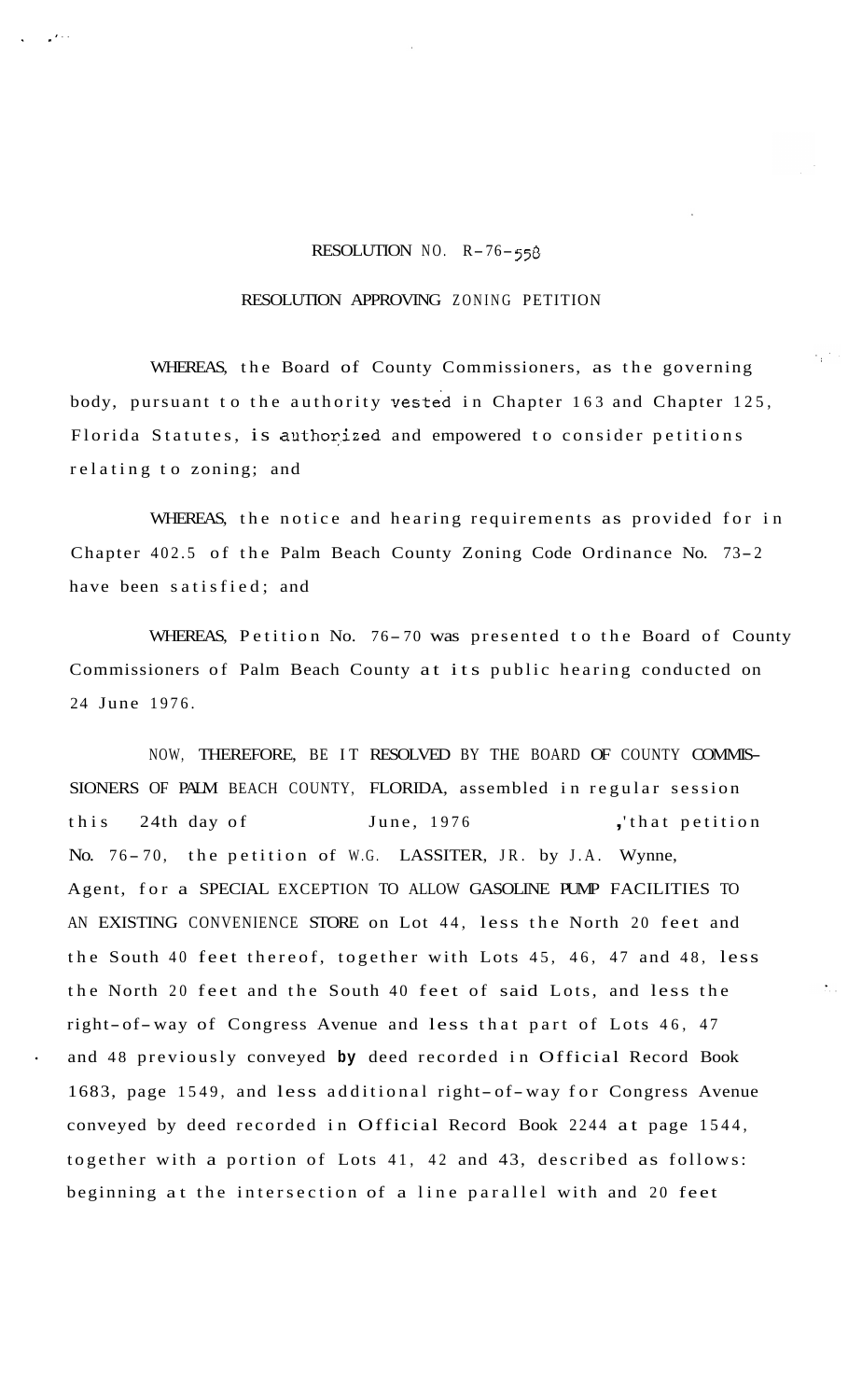South of the North line **of** Lots 41, 42 and **43** with the West line of Lot 43; run thence South 88° 02' 30" East along said parallel line, a distance of 186.75 feet; thence South **Oo** 00' **53"** East parallel with the West line of Lot 41, **a** distance **of** 142.41 feet; thence South 89O 52' **24"** West, a distance of 153.87 feet; thence South **00** 07' **36"** East, **a** distance of 84.91 feet, more **or** less, to a line parallel with and' 40 feet North of the South line of Lot 43; thence South 89° 59' 07" West along said parallel line, **a** distance of 32.95 feet to the West line of Lot 43; thence North 0° 00' 53" West along the West line of Lot 43, a distance **of** 234.0'5 feet to the Point of Beginning, all in Lake Osborne Subdivision in Hiatus, Township 441/2 South, Range 43 East, as recorded in Plat Book 9, pages 42 and 43; Subject to easements of record; containing 1.712 acres, more **or** less. Said property located , on the south side of Lantana Road, approximately 1.1 mile west of High Ridge Road, and bound on the west by Congress Avenue in a **CG-**General Commercial District, was approved as advertised, subject to the following special conditions:

- 1. Prior to the issuance of a building permit, the Developer shall convey to Palm Beach County, sixty (60) feet of right- of-way from the centerline of Congress Avenue to provide for the ultimate right-of-way:
- **2.** 'Developer shall convey to Palm Beach County, the Ultimate Right-of-way for Lantana Road, if required.

 $\mathcal{L}_{\text{max}}$ 

Commissioner Johnson , moved *for* approval of the petition.

The motion was seconded by Commissioner **Lytal** , and upon being put to a vote, the vote was as follows:

| E.W. Weaver         | Yes |
|---------------------|-----|
| Lake Lytal          | Yes |
| Robert F. Culpepper | Yes |
| Robert C. Johnson   | Yes |
| William Medlen      | Yes |

 $-2-$